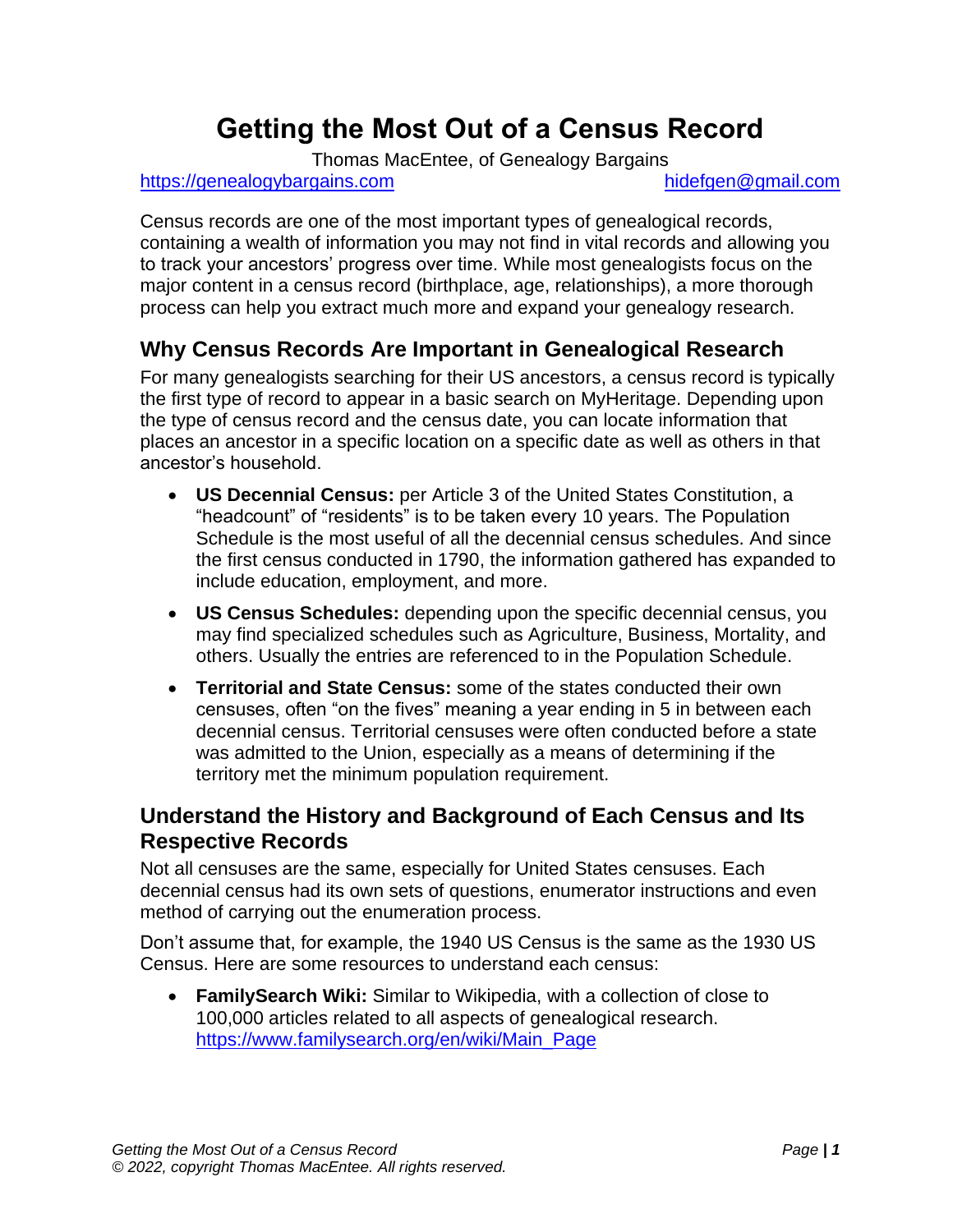- **United States Census Bureau:** The Census Bureau has a vibrant History section covering all aspects of the US Census. Each decennial census has an overview, index of questions, census forms, enumerator instructions and more.<https://www.census.gov/history/>
- **IPUMS USA:** The "Integrated Public Use Microdata Series" contains resources related to 16 of the decennial censuses through 2010 including the American Community Survey.<https://usa.ipums.org/usa/>

Consider creating a "census research toolbox" as a place to save links to specific resources. A great format is a Census Research folder in your internet browser Favorites or Bookmarks.

# **Search Tips for Locating Census Records**

While census records are often the first type of record located when doing a general search on a genealogy platform like MyHeritage, you may need to be flexible with your search methodologies if you just can't find that record.

- **Search broad, then go narrow.** Very often genealogists try to use a very narrow search to locate census records. Sometimes too much information causes you to overlook the record you want. Start with name, location, and a birth date. Then use the edit search or filter feature to narrow down the search results.
- **Don't use exact names …** be flexible! Many genealogy sites like MyHeritage will allow you to search for given name and surname variations. Remember that often the enumerator wrote down how a name sounded, especially for immigrant families. See *Guessing a Name Variation* [https://www.familysearch.org/en/wiki/Guessing\\_a\\_Name\\_Variation](https://www.familysearch.org/en/wiki/Guessing_a_Name_Variation) at the FamilySearch Research Wiki.
- **Use the card or collection catalog**. Narrow search results to a specific census is to first review the list of census databases via the site's list of databases. Then select the database and search within only that record set.
- **Browse the record images.** A searchable index to a census record set may contain errors. As a last resort, identify the enumeration district where your ancestor SHOULD be listed, and BROWSE through the set of images.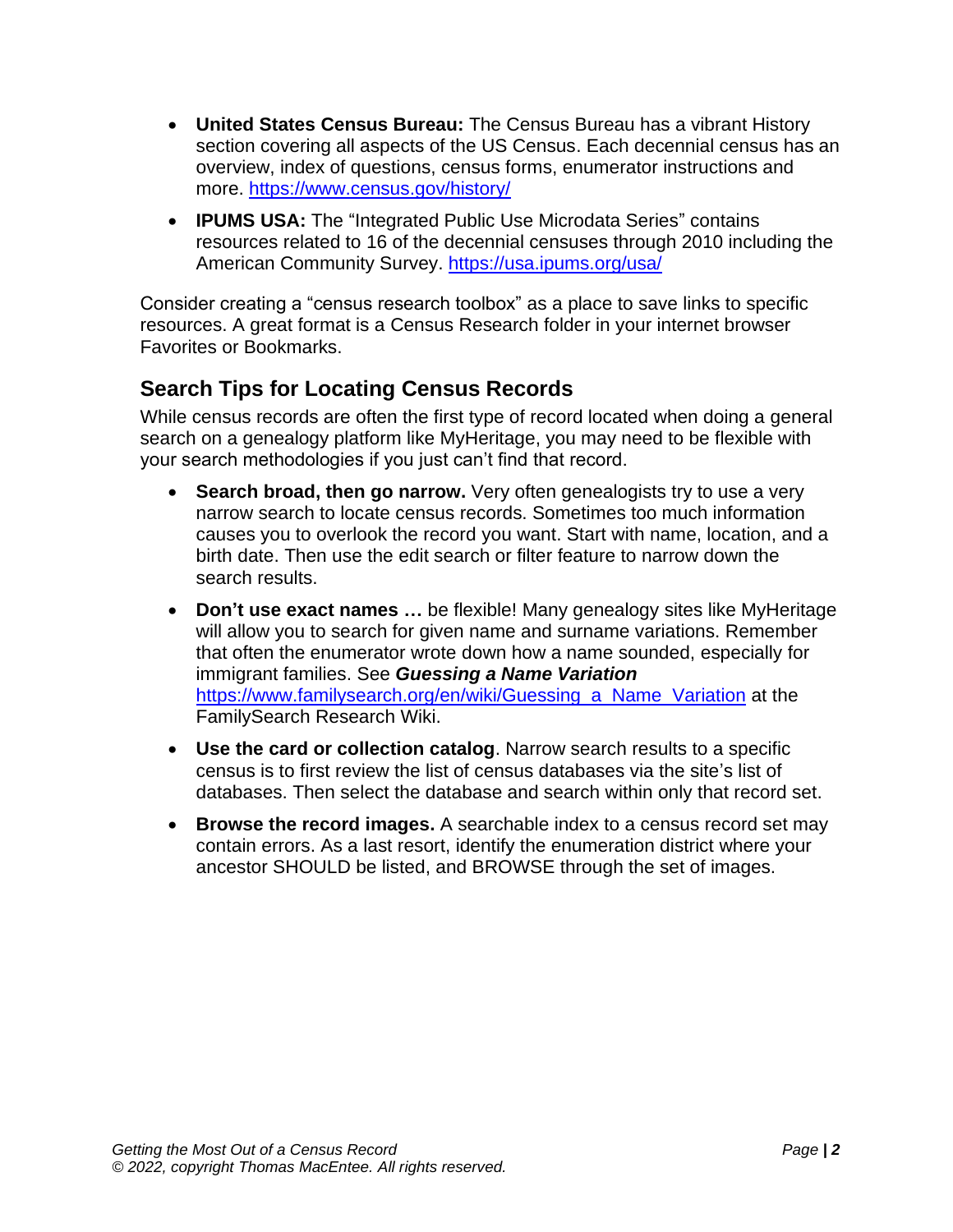#### **Access, Download, Cite, Rename, and Preserve**

When you locate a census record that you want to use in your research, the following steps should be taken:

- **Access:** For most genealogy record sites like MyHeritage, there is a record and an image for each search result. The record contains a transcript of the information, a source citation, a link to the specific record database, a list of related or suggested records, and a link to the record image.
- **Download:** Save the census record image to your computer or your cloud file program. Always save record images right away since some record databases have limited licenses with the genealogy platform. In addition, always save a copy OUTSIDE of the genealogy platform so that you have an easily accessible copy.
- **Cite:** Crafting a source citation sounds difficult, but it really isn't. Think of yourself as a genealogy journalist reporting on the census record. This means stating the "Who, What, Where, When, and Why" much like a news reporter would do. Get the basics in writing such as "1940 United States Federal Census, New York, New York, New York, Population Schedule for AUSTIN Alfred, MyHeritage [online database] [\(https://www.myheritage.com/research/record-10053-147600973/alfred-j](https://www.myheritage.com/research/record-10053-147600973/alfred-j-austin-in-1940-united-states-federal-census)[austin-in-1940-united-states-federal-census\)](https://www.myheritage.com/research/record-10053-147600973/alfred-j-austin-in-1940-united-states-federal-census) accessed 24 Jan 2022. An alternative would be to use the "Cite this record" function available on the MyHeritage record page and copy the citation information.
- **Rename**: Once you have downloaded the census record image, rename the file using your preferred naming convention. The goal: you should know what is in that file without having to open it. For our example I use *AUSTIN Alfred b1916 1940 US Federal Census Pop Sched 19400401*.
- **Preserve**: Make sure you are using the 3-2-1 Backup Method to preserve your work and ensure future access. This means:
	- o 3 different backup copies;
	- o 2 different storage media; and
	- o 1 cloud storage platform

A good example would be creating three copies of the file and storing them in three different locations; then making sure at least two of the copies are on different storage media such as one on a USB flash drive and the other on a portable solid state drive; and finally upload one copy to a site like Dropbox or Google Drive.

These steps are a good strategy for ANY genealogy record you locate online. And execute these steps RIGHT AWAY! Don't tell yourself, "Oh, I'll do the source citation later" or "I will rename that file later." Do it now and you'll easily locate what you need related to that record in the future.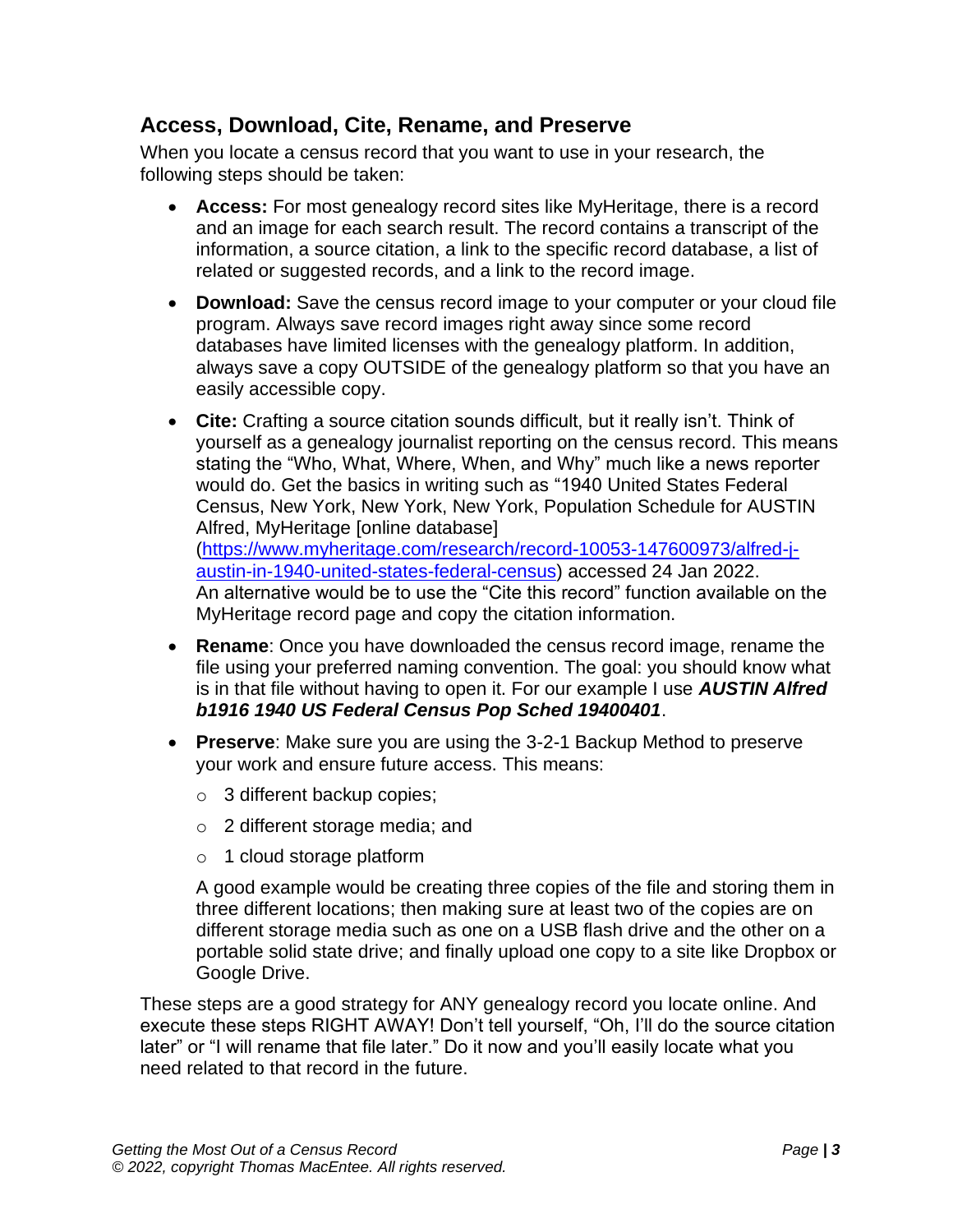# **Extracting Census Information**

When working with a census record your goal should be to extract as much information as possible. One method is to use a tracking system such as the Genealogy Research Log or you could do a "census abstract" which uses a fillable blank population schedule for a specific decennial census.

Many genealogists prefer the abstract method since it is easy to isolate the information for a specific person or family. FamilySearch has a series of fillable forms (requires the free version of Adobe Acrobat) at [https://www.familysearch.org/en/wiki/United\\_States\\_Census\\_Forms](https://www.familysearch.org/en/wiki/United_States_Census_Forms)

# **Look for the "Not So Obvious"**

Another reason why I use a To-Do List and a genealogy research log is to track every bit of information found on a census record and to formulate theories about new information and where those clues might lead to new records.

- **Street Name:** Did the street name change over time? Does the street exist today (use Google Maps and Street View).
- **Dwelling Number:** If the family lived in an apartment building, often there will be one dwelling number with multiple family numbers. For immigrant families, review the entire set of families in the building and see who spoke the same language, was born in the same country, etc. This is valuable F.A.N. Club information ("Friends, Associates, and Neighbors") for cluster research.
- **House Information:** Did your ancestor own their home and if so, what was the value? Or did they rent an apartment and what was the monthly rent. This information is a good indicator of their economic status at the time.
- **Relationship to Head of Household:** For certain censuses the enumerator was limited in the ways to describe a relationship. So a "cousin in-law" might be listed as a "boarder" or "roomer" or "lodger."
- **Marital Status:** Often a woman separated from her husband would be listed as a "widow" rather than "divorced" which brought a negative reputation in some small towns. Search for the husband and you may find him living a few towns over or even in a nearby county with another woman and family.
- **Education:** Prior to the mid-20th century, many people only completed the 8th grade of school and then went to work to support the family. For those completing high school look for university records.
- **Occupation:** Trace an ancestor's occupation over time and also see who else on the page had the same occupation. There may be a F.A.N. Club clue which can help break down a research brick wall.
- **Miscellaneous Information:** each census asked specific questions such as "Do you own a radio" in the 1930 US Census. Review the list of questions for each census and see what insights the responses might bring.